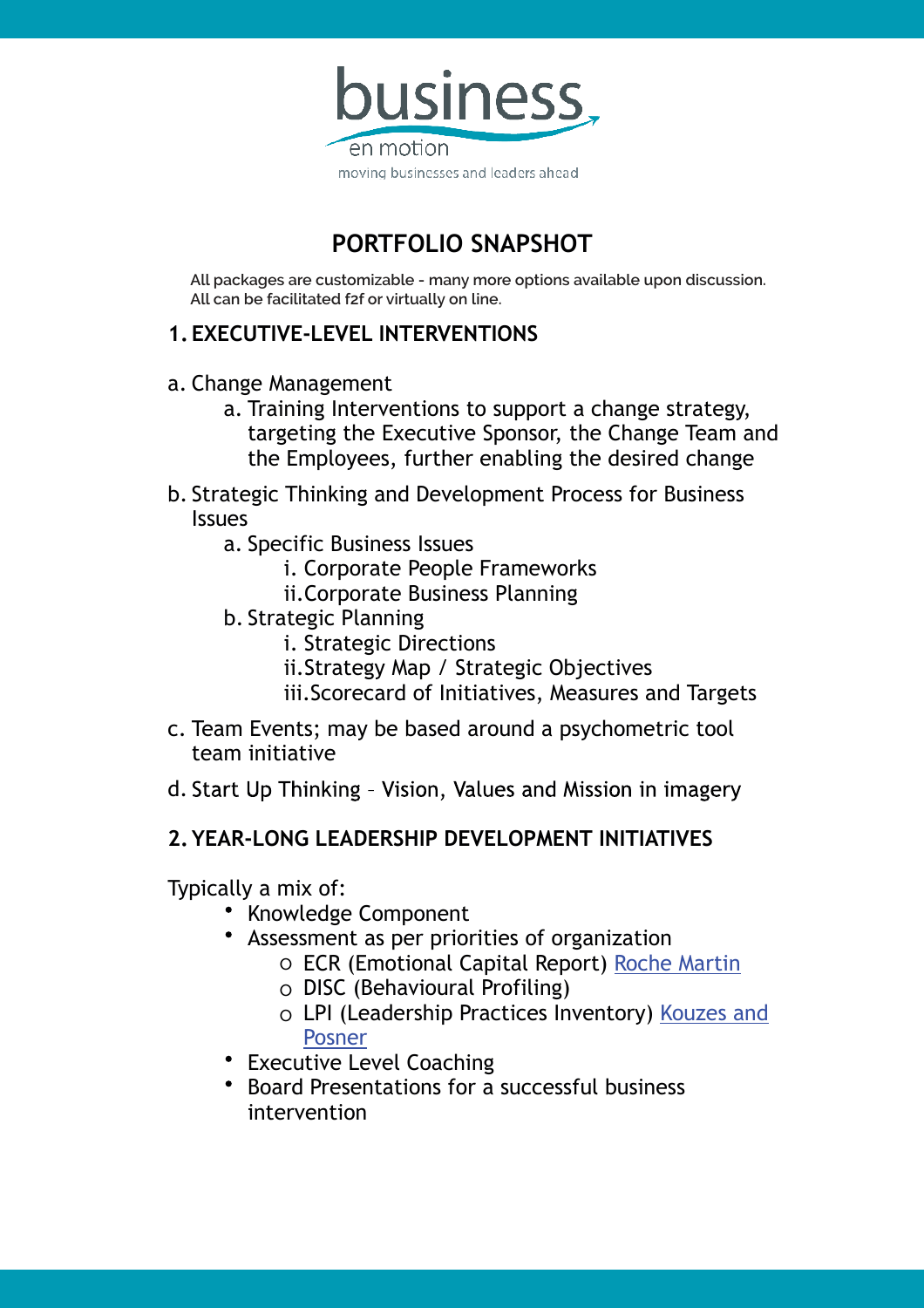## **3.CHANGE MANAGEMENT INITIATIVES AND PROGRAMS**



'business en motion' supports enterprize-wide Change Initiatives through coaching and mentoring the Change Team, working one-on-one with Executive Sponsors, taking responsibility for Change Management tasks etc.

In addition, a Change Management Practitioner Certification Program is offered in conjunction with the Prosci® ATP (Authorized Training Provider) Denmark-based HUMAN UNIVERZ. Other programs in the portfolio include the Sponsor Briefing, Leading Your Team Through Change, Employee Orientation to Change, along with additional options.

## **4.LEADERSHIP PROGRAMME**



The Leadership Challenge is a set of five leadership practices, in an evidence-based framework (LPI) that will help folk to perform at peak potential. Leaders use these practices to transform:

- values into actions **Model The Way**
- 
- obstacles into opportunities Challenge The Process
- separateness into solidarity Enable Others To Act
- 

• visions into reality **Inspire a Shared Vision** • risks into rewards **Encourage The Heart** 

The Leadership Challenge Delivery options exist across the full gamut, from a 2-day workshop, through to being a guiding component of a long-term Leadership Development Initiative, including mentoring and online learning options. A 'must-have' to strengthen your corporate culture for the changing world.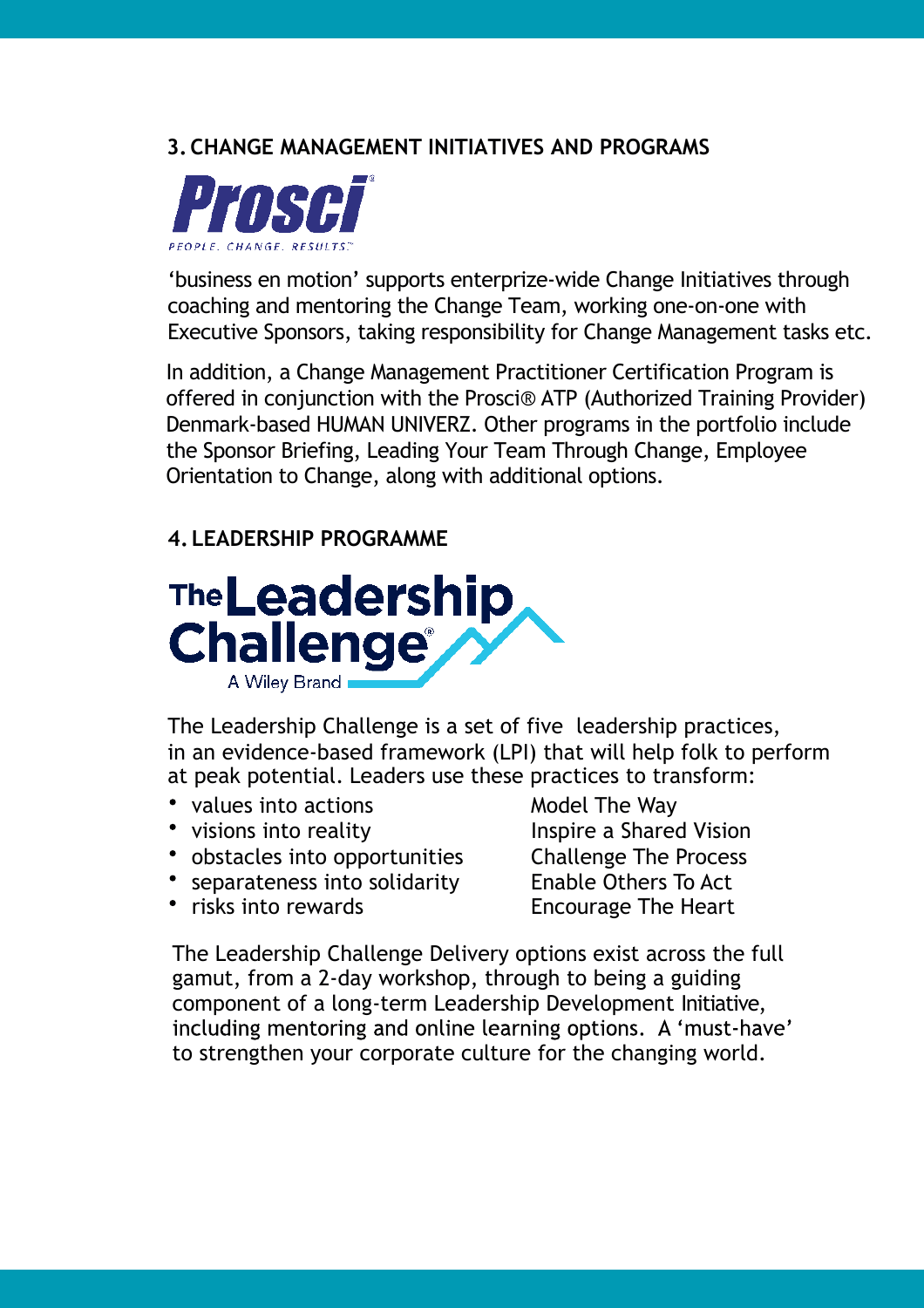#### **5. 'DISC' PSYCHOMETRIC BEHAVIOURAL PROFILING APPLICATIONS**

DISC is a psychometric tool, scientifically-validated for over 50 years. It defines individual's natural and adapted behaviours and responses, highlights the associated and likely emotions and blind-spots and offers insights into how to forge greater connectivity and interpersonal relationships.

'business en motion' successfully applies DISC to corporate initiatives and workshops in the following arenas:

- Executive level team strategic alignment
- Sales environments
- Team Building

#### **6.SUPERVISORY PACKAGED PROGRAMMES and FRAMEWORKS**

Flavoured with traditional or contemporary components, and peppered with many delivery options, some modules may include:

- Introduction and overview
- Effective Communication Skills
- Creating a Motivational Environment
- Delegation by Degree
- Ambassadorship
- Development Dialogues
- Effective Interviewing, Recruitment and Selection
- Building an Effective On-boarding and Orientation Process
- Fffective Teams
- Leading Change
- Building a Learning Organization

Available **only** for organizations with matured learning pathways, strong strong organizational culture and organizational competencies/frameworks.

#### **7.ON-JOB SKILLS TRAINER PROGRAMMES**

to ensure facilitators will support and strengthen accordingly. Customized to the needs of your organization's training mechanism,